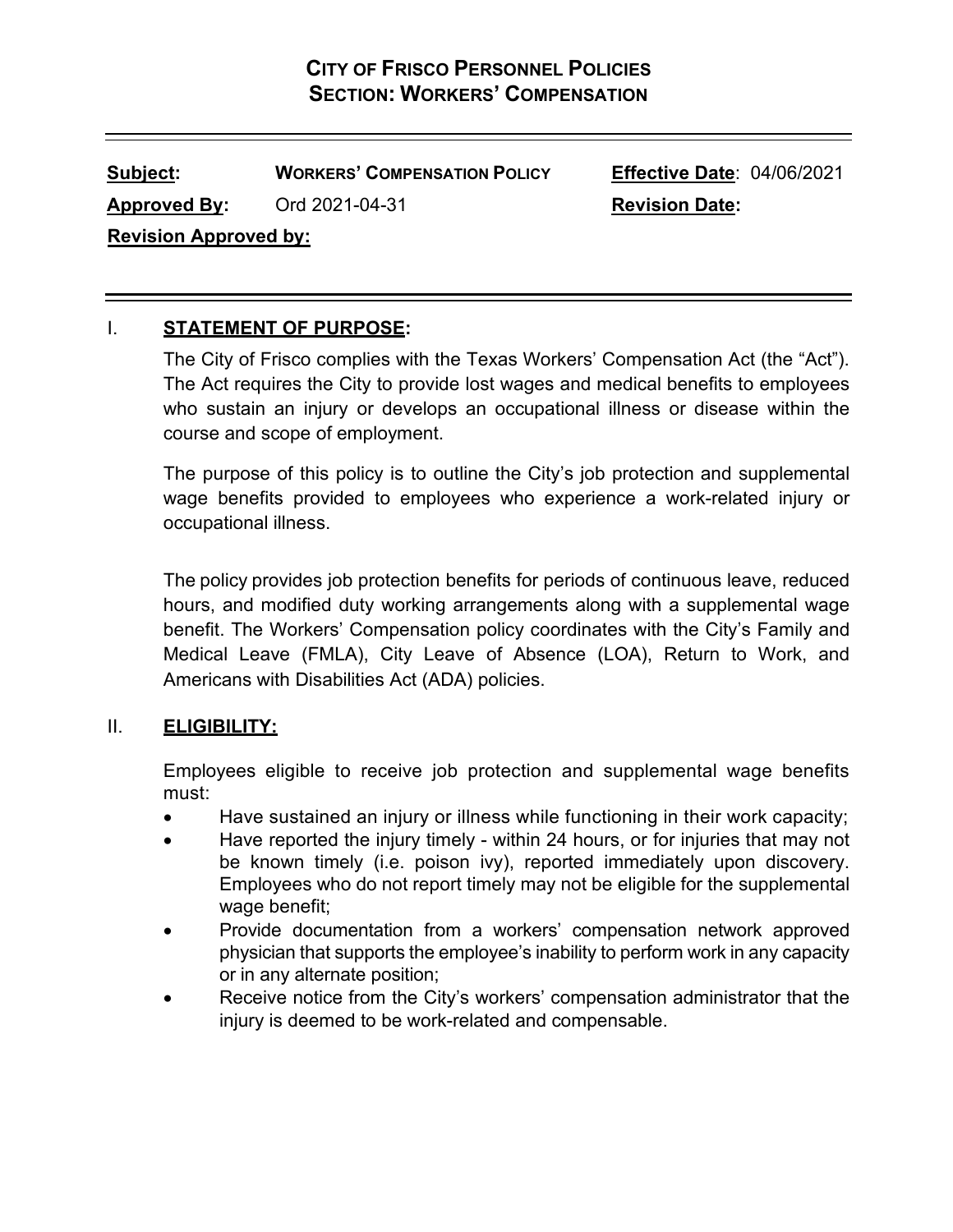#### III. **DEFINITIONS:**

- a. **Work Related Injury –** any injury that happened while an employee is doing something on behalf of the City or in the course of employment.
- b. **Occupational Illness -** any abnormal condition or disorder, other than one resulting from an occupational injury, caused by exposure to factors associated with employment.
- c. **Catastrophic Injury –** an extreme, incapacitating injury and/or illness usually considered life-threatening or which may result in serious residual disability which affects the employee's physical and/or mental health requiring immediate medical attention by a health care provider.

#### IV. **BENEFITS:**

The City of Frisco workers' compensation insurance provider is responsible for compensability determinations, recording and transmitting all information related to claims, serving as a liaison between injured employees and the City, departments, medical providers, and workers' compensation health care network; authorizing rehabilitation or other actions related to an injured employee's claims; and facilitating resolution of cases.

Job protection benefits include:

a. **Continuous leave** – when an employee is unable to perform work in any capacity or alternate position. Continuous leave will be administered according to the City's FMLA, LOA, and/or ADA policies, as applicable.

b. **Reduced hours** – leave that reduces an employee's usual number of working hours per work week, or hours per workday; a change in a schedule for a period of time (i.e. full-time to part-time). Reduced hours will be administered according to the City's FMLA, Return to Work, and/or ADA policies, as applicable, and to the extent an employee is eligible.

c. **Modified duty –** a temporary accommodation assigned to an employee with limitations in a current or alternate position. Modified duty will be administered according to the City's Return to Work and/or ADA policies, as applicable, and to the extent an employee is eligible.

An employee may utilize any combination of the above job protection benefits for which he/she is eligible, for a total of 12 months from the date of injury (one injury) or 18 months for more than one injury, in a 24-month rolling look back period for more than one injury.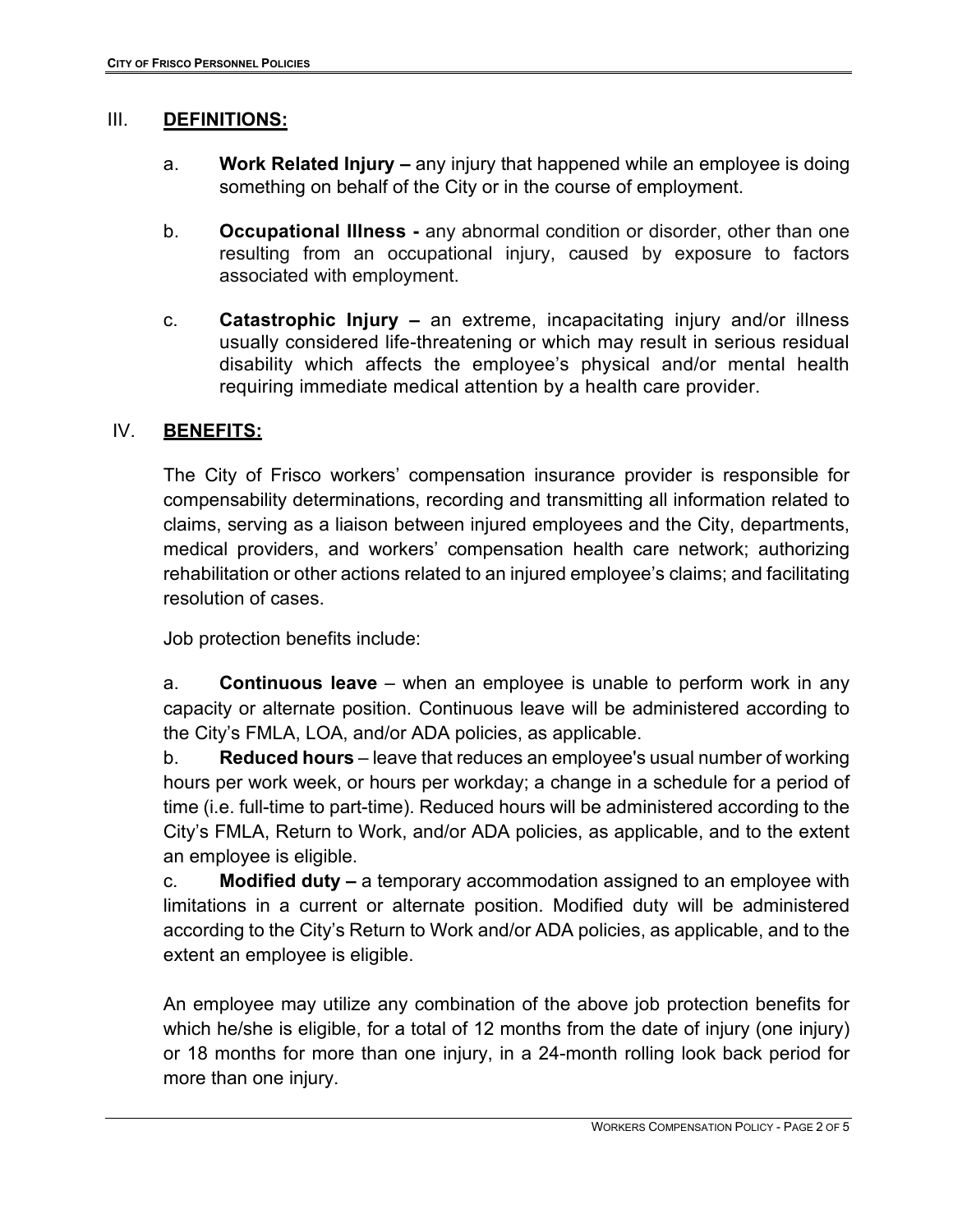### V. **JOB PROTECTION BENEFIT RUNS CONCURRENT WITH OTHER LEAVES:**

If the employee is approved for workers' compensation benefits, the employee's absence from work is automatically approved for FMLA, provided he/she has met the FMLA's eligibility requirements. This means that workers' compensation continuous leave and reduced hours will run concurrently with FMLA leave. In determining the amount of family medical leave available to an employee, the City will use a 'rolling calendar' by considering any family medical leave taken in the twelve (12) months prior to the date the workers' compensation leave is to begin and continuous with each additional day leave is taken. See Family and Medical Leave policy.

If the employee is approved for workers' compensation, the employee's absence from work may be approved for City Leave of Absence (LOA) once all FMLA leave is exhausted, or if the employee is not eligible for FMLA leave. This means that workers' compensation continuous leave and reduced hours will run concurrently with LOA leave. In determining the amount of LOA available to an employee, the City will use a 'rolling calendar' by considering any LOA taken in the twelve (12) months prior to the date LOA leave is to begin and continuous with each additional day leave is taken. See Leave of Absence policy.

#### VI. **SUPPLEMENTAL WAGE BENEFIT:**

The City provides Supplemental Wage Benefits (SWB) to full-time employees who receive, or are eligible to receive, workers' compensation temporary income benefits (TIBS). This provides employees with approximately their regular take home pay while they are unable to work due to a compensable on-the-job injury or illness, minimizing a loss of earnings while off work. SWB will be provided for 480 hours of missed work for regular full-time employees or 720 hours of missed work for shift firefighters. SWB can be extended by the City Manager for catastrophic on-the-job injuries in increments of 480/720 hours for a total of 2080/2912 hours of missed work.

In no event will Supplemental Wage Benefits be continued:

- A. After a workers' compensation agreed judgement has been reached;
- B. After TIBs payments have ceased;
- C. After maximum medical improvement has been reached; or
- D. After an impairment rating has been assigned.

An employee who does not qualify for Supplemental Wage Benefits or whose Supplemental Wage Benefits have ended before being released to regular duty will use accrued leave benefits to supplement workers' compensation TIBs benefits, in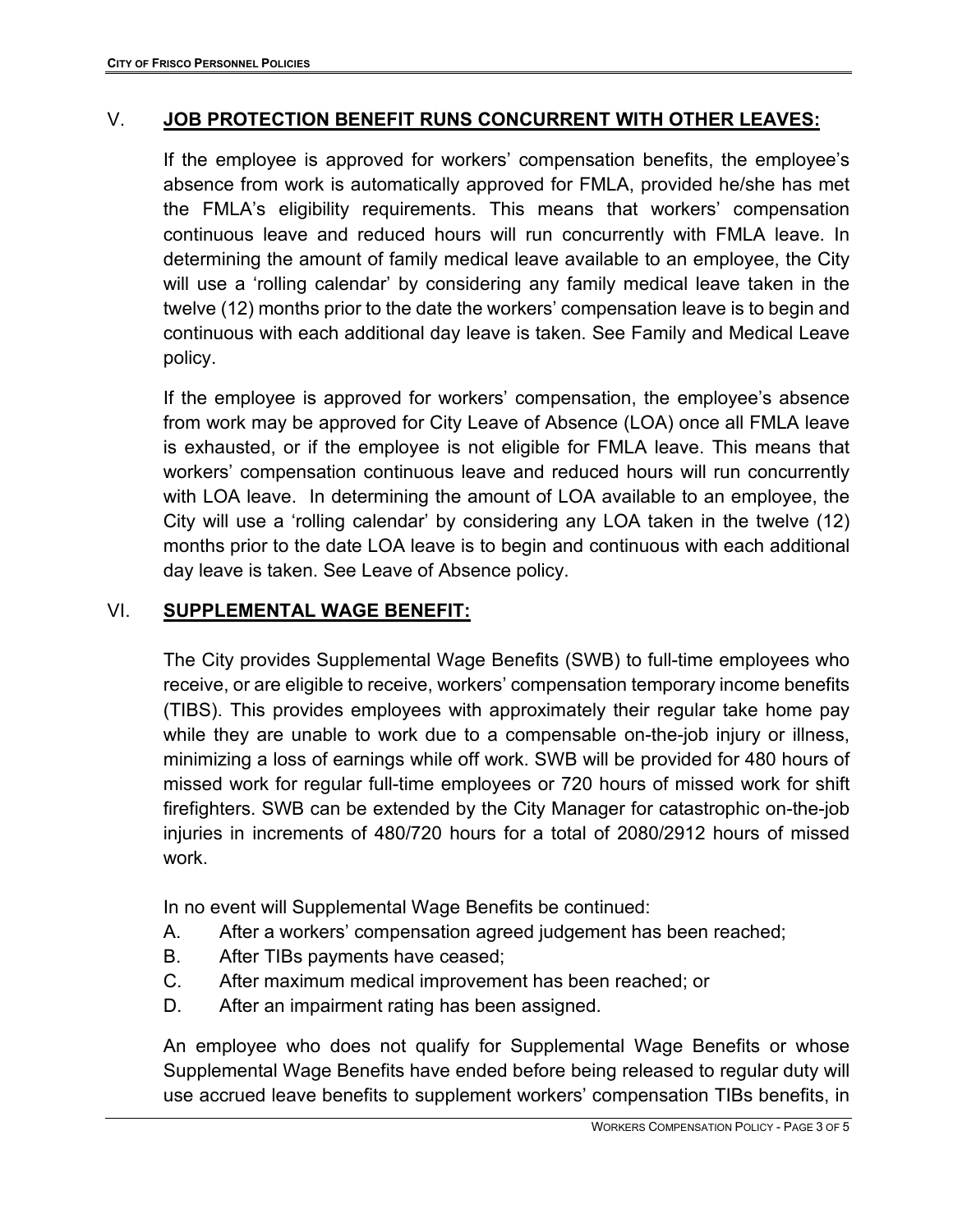accordance with City policies and to the extent the employee is eligible.

# VII. **FORFEITURE OF SUPPLEMENTAL WAGE BENEFIT:**

An employee will forfeit all rights to initial and/or further Supplemental Wage Benefits if the employee:

- A. Fails or refuses to comply with the instructions or advice of the treating physician or another physician performing an independent medical examination for the City regarding treatment of the injured condition. This would also include failure to keep medical appointments and failure to forward DWC-73 or changes to work status to Human Resources.
- B. Refuses to perform alternate, modified, or part time duty when offered by the City and authorized by the treating physician or another physician performing an independent medical examination for the City; or refuses to return to duty on the designated workday after having been released by the treating physician.
- C. Refuses to accept or perform a different job with the City that, in the opinion of a treating physician or another physician performing an independent medical examination for the City, is within the employee's physical capacity and for which the employee is qualified or will be trained.
- D. Refuses to submit to any independent medical examination or treatment required by the City in accordance with workers' compensation laws.
- E. Refuses to return to regular duty after being released for regular duty by a treating physician or another physician performing an independent medical examination for the City.
- F. Falsifies or misrepresents a physical condition or capacity.
- G. Fails to report as agreed upon with the employee's Supervisor.
- H. Is injured as a result of any of the following:
	- 1. The employee's failure to observe safety policies, procedures, or instructions, as determined by employee's department director or City Manager or designee;
	- 2. The employee's violation of any Federal, State or local law, ordinance, General Orders, operating procedures, or statute; or
	- 3. Gross negligence of the employee.
- I. Is found to be working while receiving Supplemental Wage Benefits, in any capacity without written City approval which would be inconsistent with the injury sustained or not deemed consistent with the recovery or rehabilitation, as a volunteer or otherwise, for or on behalf of himself/herself or any other person, firm, corporation, or any other employer.
- J. Terminates employment or is involuntarily terminated from employment while receiving Supplemental Wage Benefits.